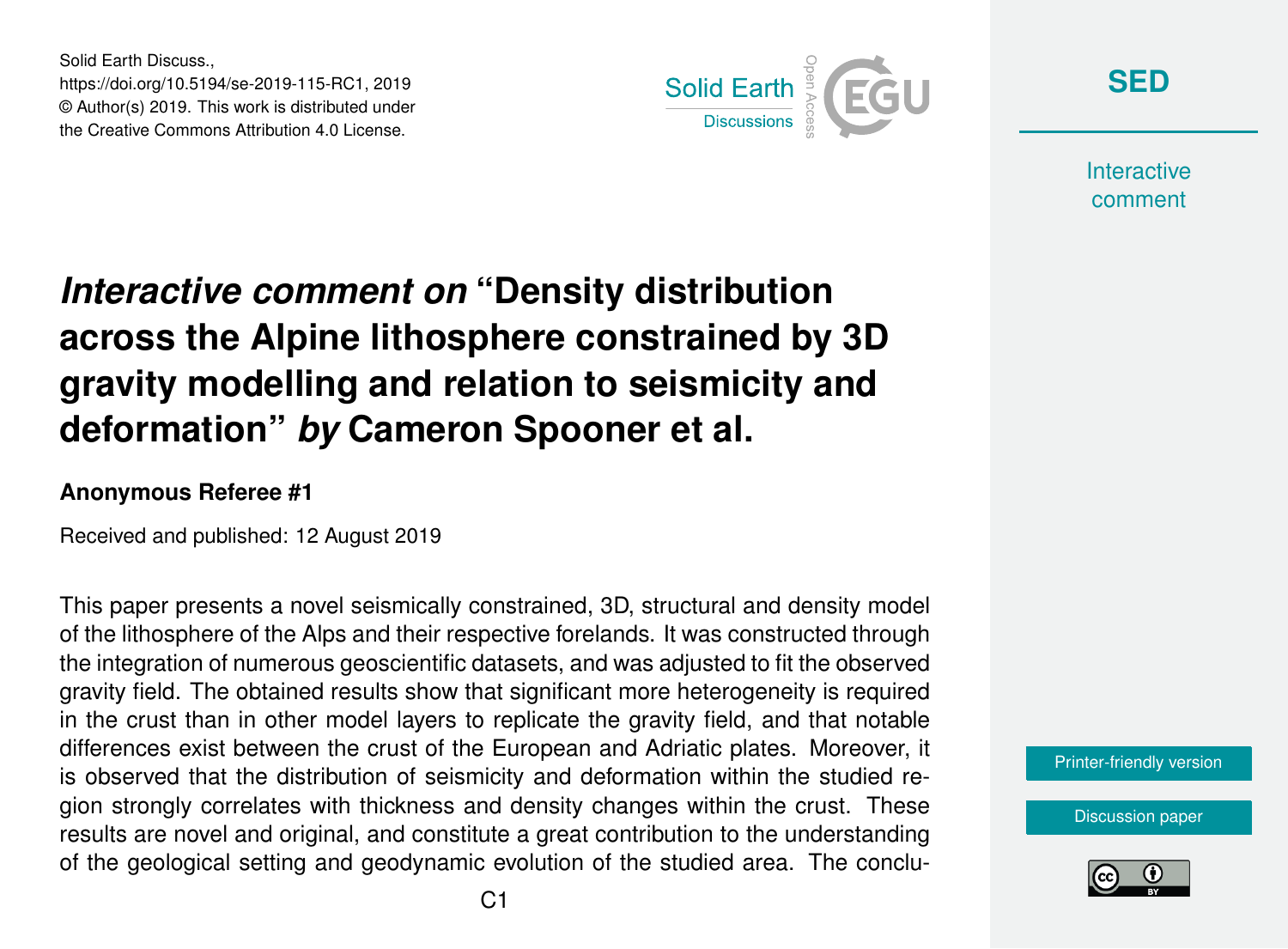sions of this paper are of interest to the broad geoscience community, particularly for researchers focused on the investigation of Alpine crustal evolution and configuration. It is also very important to highlight that the model presented in this paper is available for open access, being possible to use it to further discuss and investigate crustal provenance and crustal properties variations across the studied region.

However, I have a couple of concerns that surely can be properly addressed by the authors:

1) It would be worthy to provide some kind of sensitivity analysis about the impact of subtle changes in density and/or density domains boundaries geometries on the gravity response of the model. Such sensitivity analysis could further support and reinforce your interpretations and conclusions and contribute to reduce the inherent ambiguity of the gravity method. 2) You should discuss the causes and/or possible origin of the differences observed between the densities you calculated for each modelled body from P wave velocities and the densities you finally used, which are shown in Table 1. Particularly when considerable differences exist (e.g. Upper Crust North East Adria, Lower Crust Northern Adria) and when opposite tendencies arose (e.g. Lithospheric Mantle Less Dense vs. Lithospheric Mantle More Dense). 3) You should also provide possible explanations or at least discuss the fact that very low densities had to be assigned to lower crustal bodies (Lower Crust Europe, Lower Crust Northern Adria) corresponding to some sectors of the European and Adriatic plates, in order to fit observed and calculated gravity anomalies. Mostly, considering that such very low densities are more typical of the upper than of the lower crust. 4) Language should be polished. Some sentences are too long. Wording and phrasing should be improved.

Finally, other comments, suggestions, questions and corrections are indicated in the attached pdf file.

Best regards,

## **[SED](https://www.solid-earth-discuss.net/)**

**Interactive** comment

[Printer-friendly version](https://www.solid-earth-discuss.net/se-2019-115/se-2019-115-RC1-print.pdf)



[Discussion paper](https://www.solid-earth-discuss.net/se-2019-115)